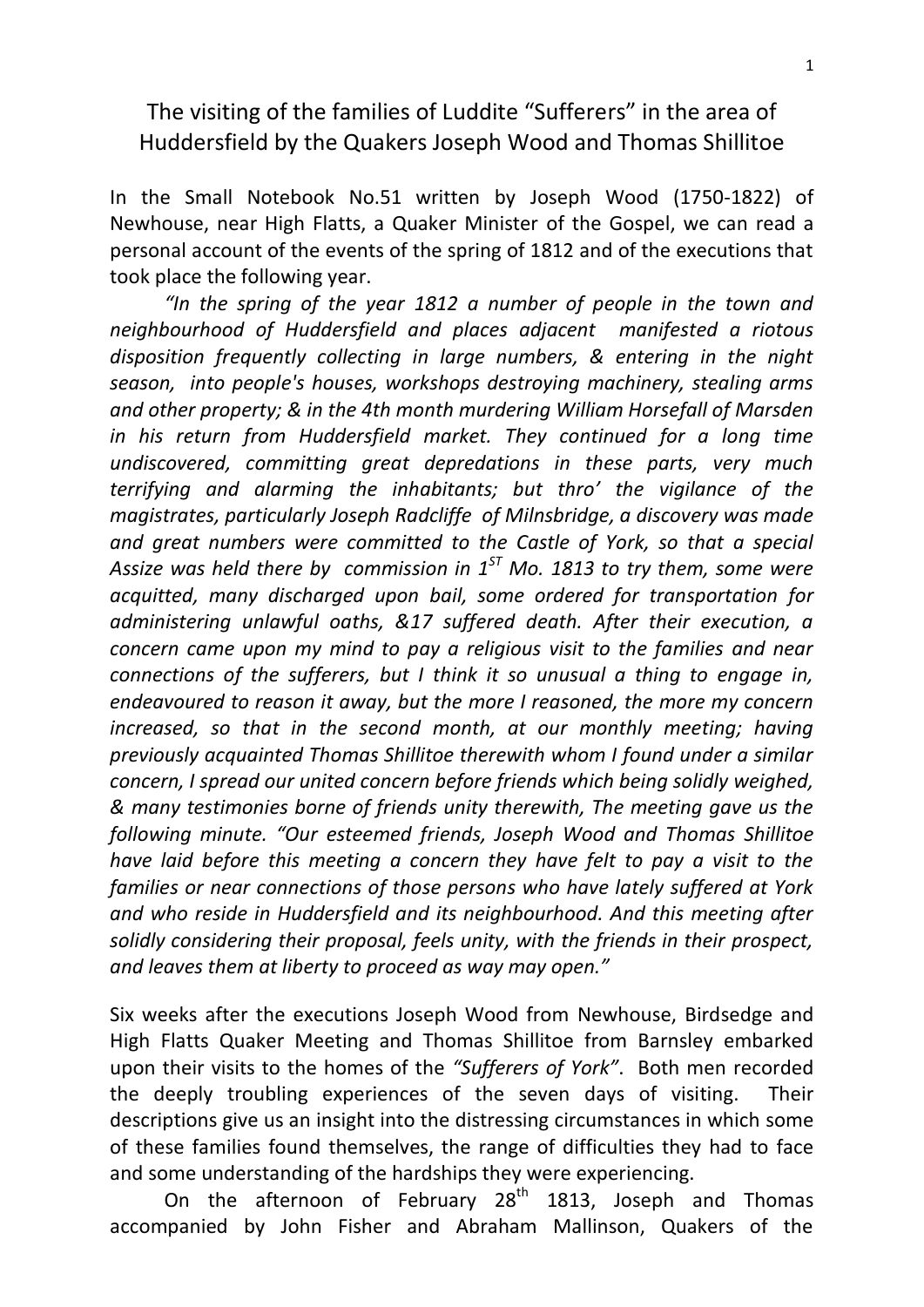Huddersfield Meeting at Paddock, visited three families in Longroydbridge. They went first to the widow of Jonathan Dean, a cloth dresser. They saw her with her five children. To them she *"appeared under great distress with her helpless fatherless children, all that was alive in us and capable of feeling was sorely experienced"* They then went to the widow of John Walker, a cloth dresser, he having left three children. Lastly they visited the home of the parents of George Mellor, a single man, found guilty of the murder of William Horsfall and found them fully acknowledging *"the melancholy circumstances of their lives"*

 The following day they went to Lockwood to the home of the widow of Thomas Brook, a cloth dresser, he left three children; "*his father, mother and two young men his brothers, James and George, who had also been imprisoned in York Castle under the same offence and at our request came in and sat with us. This was an extraordinary opportunity of divine favour I hope not easily to be forgot, particularly by the young men. It was a heart rending opportunity to us, our minds clothed with compassion for the widow and deeply afflicted parents".* James and George had been discharged on bail.

 They then made their way to Dalton Fold to see the widow of James Haigh, a cloth dresser. In order to talk with her they visited the home of Edward Wilson where she was employed. "*He kindly accommodated us with the room for the purpose".* James Haigh left no children. Of their discussion with his widow Joseph commented "*We had a comfortable time with the widow*".

 The next visit was to the home of William Thorpe, a cloth dresser, a single man. Here they sat and talked with his parents and two of his sisters. Interestingly no comments were made by either man as to the circumstances of these three families.

 In the afternoon they made their way to Cowcliff to the home of John Ogden, a cloth dresser. Here they sat with his widow, his two children, his parents and two of his sisters. *"The parents were apparently confined to the house in consequence of the melancholy event that had occurred respecting their son, and from their appearance with that of their daughter they were sinking under the weight of their affliction".* After their conversation with them a third sister, who had been married that same day, arrived for the after wedding entertainment. Joseph noted that "*we went to pay them a visit but found the men gone out but my companion had any extraordinary time with the bride and many other female guests*".

On March  $2^{nd}$ . the families visited were in the areas of the Hipperholme and Halifax. Accompanied by John King and James Lees, two Friends from the Brighouse Quaker Meeting. First to be visited were the parents of Thomas Smith of Sutcliffe Wood Bottom. Here their conversations were with the parents, his sister and brother-in-law. Joseph recorded "*that a young man neighbour came in As soon as we saw him we were both of us much struck with*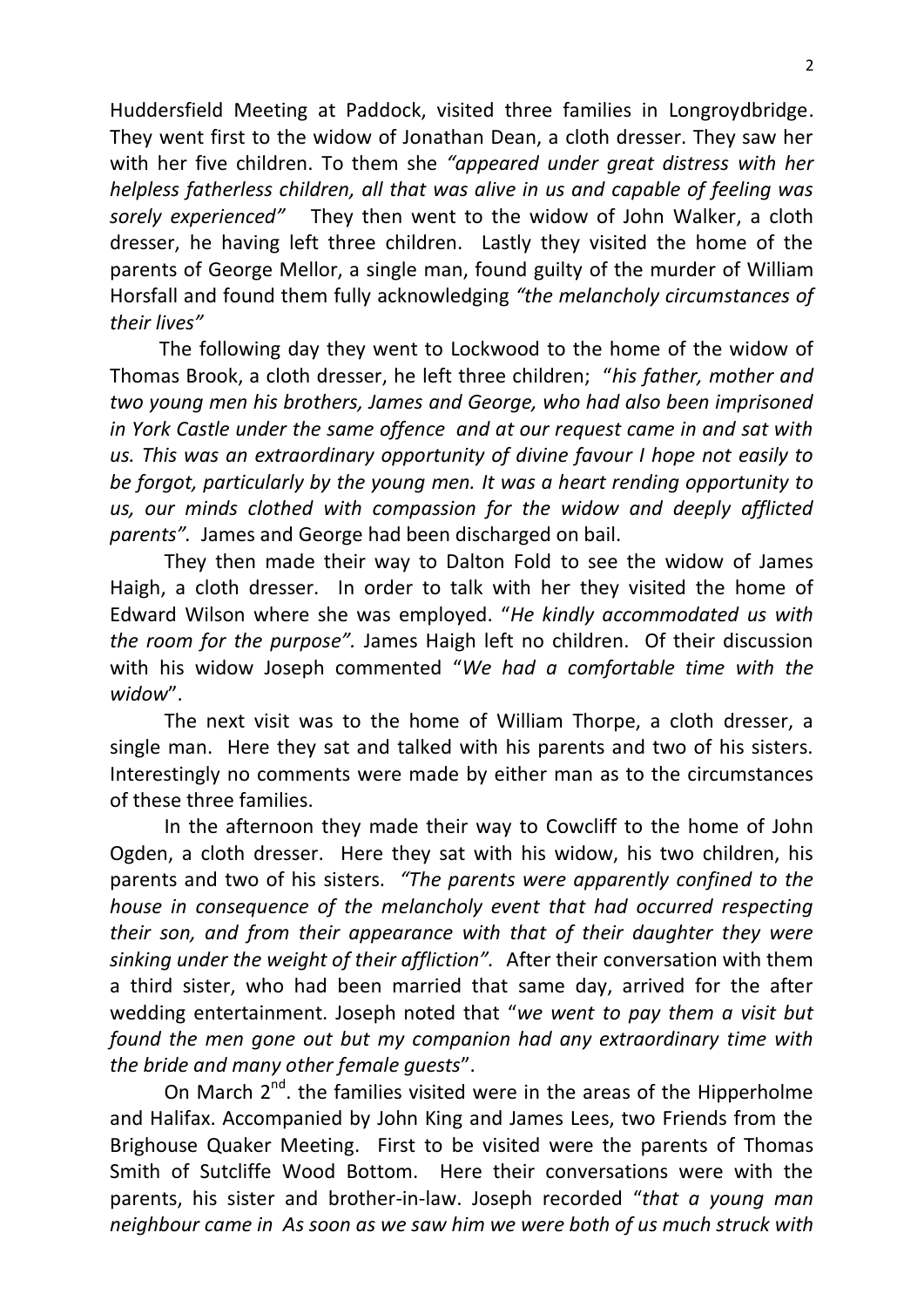*his appearance; when he saw us sit he turned back & the son-in-law followed him, my companion then inquired who he was and was informed he was one of the prisoners who was discharged on Bail, he then desired he might be called in, he came and sat down. He was much broken and tendered & a remarkable time of visitation it was to him. He told me his name was Joshua Scholfield, that he was in the 22 year of his age and that he knew it not of our being there until we came to the house, nor knew not why he came there at the time. We parted in very near perfection with each other and I hope it was a time that will be lastingly remembered by him."*

 They then travelled to Skirtcoat Green accompanied by Thomas Dearden, a Friend from the locality. Here they visited the home of Nathan Hoyle, a weaver. His widow and their seven children had moved there to live with her father and sister. Thomas noted that the situation of the father and sister *"appeared to us to be a pitiful one – they appeared to be under great difficulty themselves to procure the necessities of life".*

 The next home visited was that of James Hey where they met his widow, his two children, his father, Joseph Hey and his mother. At the conclusion of their conversations Joseph Hey asked Joseph Wood to go with him to his house to meet with two of his other sons. Joseph wrote of this encounter "*Joseph Hey expressing a desire to speak with me accompanied me nearly thither and then returned; his company was very agreeable to me, he being I believe a truly pious man and a local preacher in the Methodist Society; & having had to express my belief in the opportunity that he had discharged his duty to his son and therefore it was clear, I was confirmed in the truth thereof, in our conversation together, and we parted under a near sympathy and tender regard for each other's welfare".*

 On the following day they went to Sowerby Bridge where they saw the widow of Joseph Crowther, a cotton spinner, of Luddenhamfoot who *"since his decease is moved hither and lives with her mother, he suffered for Robbery;& left 3 children,& she likely to have another very soon, she came from Luddenhamfoot to this place."* 

 The second visit in the town was to the home of the parents of William Hartley, a tailor. Here they meet with his parents, who had taken in his eight children, William's wife having died about eight months before his death. Joseph recorded that several of the neighbours having seen the visiting party enter the house had followed them in and sat down quietly with them.

 The final visit of the day was to the widow of Job Hey, a waterman, who had left seven children. "*She appeared in a very tryed state, we found her in a state of mind bordering on despair, her poor mind was so overcharged with the prospect of her great poverty, her numerous children without any visible means for their support , our labour with her was that she might endeavour to get into the state of stillness in which God is known & his power felt, to stay, comfort & console the mind, and bear it up in the depths of affliction ".*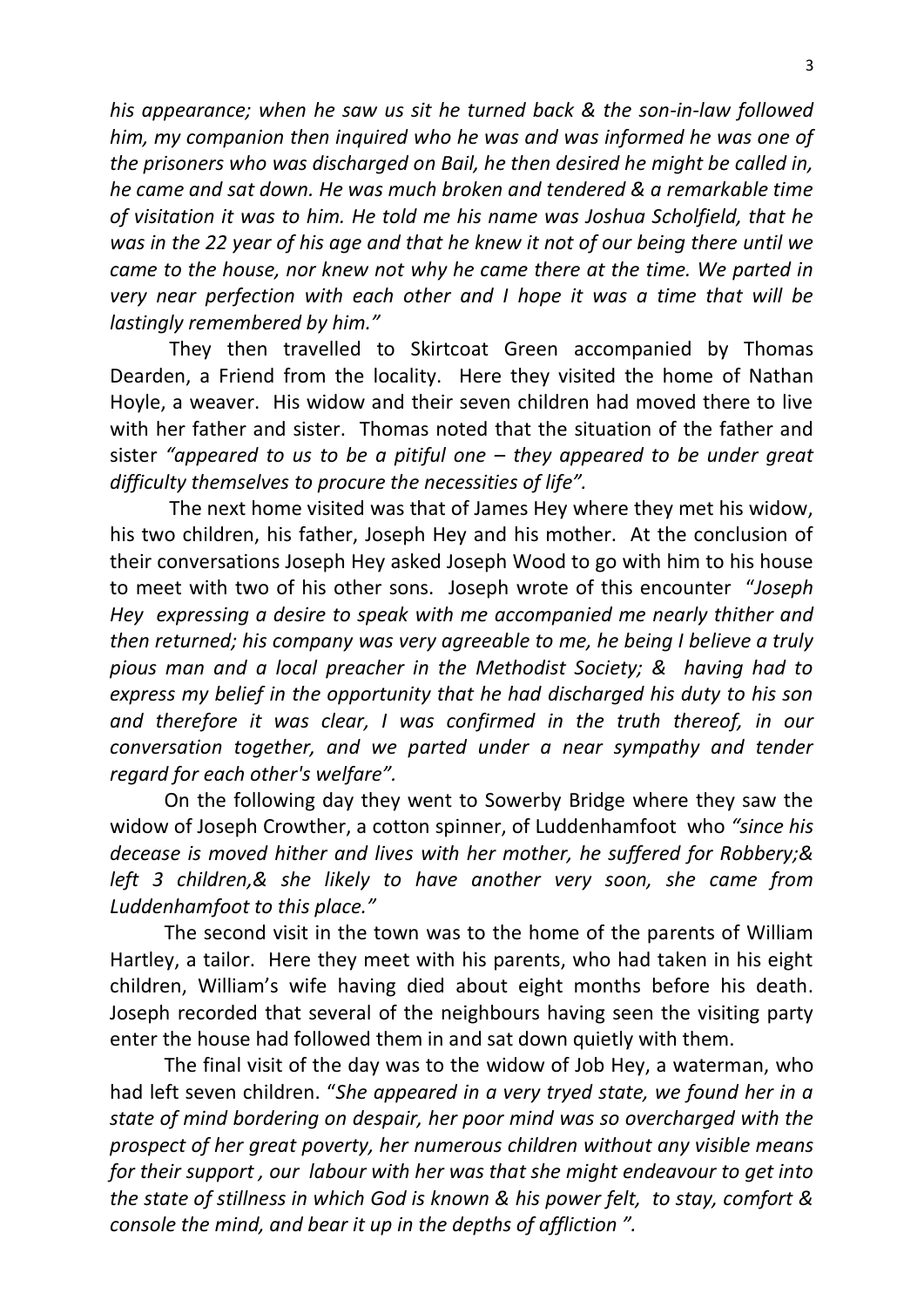There were no visits undertaken on March  $4<sup>th</sup>$  as there was a meeting of the Halifax Quakers in the morning and the proposed afternoon visit to Benjamin Walker did not take place. After his arrest Benjamin had taken the reward money, saving his own life by turning Kings evidence - avoiding execution by giving evidence for the crown against George Mellor, a cloth dresser from Longroydbridge. Joseph and Thomas went to "*the top of Longwood*" where Benjamin was now living with his parents *"who were newly removed from Longroydbridge*", a move that had no doubt been necessary in the light of their son's action. It was, however, at the home of John Mallinson that they met with Benjamin the following day.Thomas concluded that *"He now felt himself an outcast believing the mark of infamy was set upon him, we could not but anticipate the deplorable situation he would find himself in - he appeared exceeding raw and ignorant, but a door of utterance was mercifully opened, whereby we were enabled to relieve our minds, & the advice communicated appear at present to have some place in his mind, & he is favoured to continue to take heed thereto, it may tend for his future peace."*

 On hearing about the proposed visits to the families of convicted Luddites local Quakers had expressed their concerns that *Joseph Radcliffe of Milnsbridge* the magistrate, should be informed about the visits Joseph and Thomas were to make. Their concerns must have been very real - for in general Quakers were encouraged not to have anything to do with politics and in the highly politicised context of everything associated with the Luddites these visits could have been seen by others as a truly political statement. Joseph recorded *"the Friends thought it best to inform Joseph Ratcliffe a Justice of the Peace in the neighbourhood thereof, also the nature of it lest any unfavourable construction should be pu*t *upon it, accordingly John Fisher and Robert Firth waited upon him & gave him the necessary information, he appeared pleased with our engagement, desired the Friends give his respects to us & inform us, that he wished us good success. & to give him some account of what we had met with in the course of our visit."*

Of the visit to Milnsbridge House, which took place on March  $6<sup>th</sup>$ , Joseph noted that *"the Justice and his wife received us very courteously, taking us by the hand and appearing much pleased to see us: We had an open free conversation with them for the space of near an hour and a half & then parting took us* by *the hand in a very friendly manner & bade us farewell."* Thomas provided a little more detail about these conversations. He recorded that he had informed the Magistrate that it was his opinion that "*the widows should be financially supported"* and "*the children educated until they reached the age to go into service or take an apprenticeship."* He did not, however, record the reaction of Radcliffe to these suggestions.

The afternoon was spent in Briestfield and Thornhill Edge. Here they visited the widow Joseph Fisher and her three children, who, having been first sent to the workhouse in Mirfield had now returned to Briestfield – Joseph